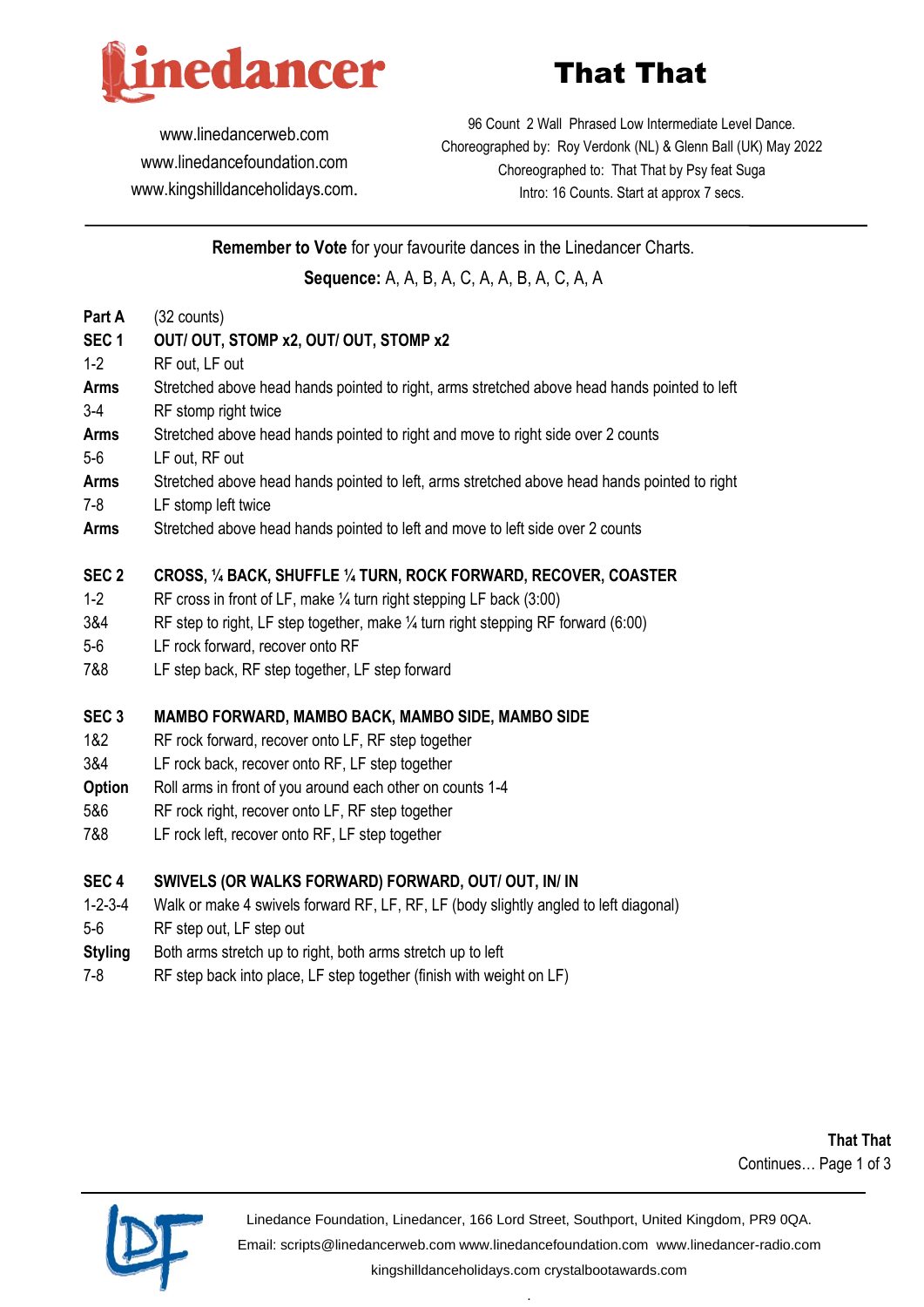#### **That That**

Continued… Page 2 of 3

# **Part B** (32 counts)

# **SEC 1 SLOW-MOTION LEAN, SLOW-MOTION LEAN, HITCH**

- 1-2-3-4 RF step out to right with bended right knee inward, start shifting weight over 3 counts to the right
- **Arms** Put right arm horizontal forward in front of body (1-2-3-4)
- 5-6-7 LF step out to left with bended left knee inward, start shifting weight over 3 counts to the left (6-7-8)
- **Arms** Point left index finger forward underneath right arm
- 8 RF hitch up, hands are in fists next to both sides of the head opening fingers

#### **SEC 2 FORWARD, SLOW ½ TURN, SAILOR SLIDE**

- &1-2 Close hands in fists again and opening fingers again, RF step forward as you fingers in fists Start to turn
- 3-4&5 Complete slow ½ turn left keeping weight on RF LF step behind RF, RF step right, LF take big step to left (6:00)
- 6-7-8 RF drag together over 2 counts as you stretch your arm forward from right to left weight remains on LF

#### **SEC 3 CROSS ROCK, RECOVER, SHUFFLE, CROSS ROCK, RECOVER, SHUFFLE ¼ TURN**

- 1-2 RF cross rock in front of LF, recover onto LF
- 3&4 RF step right, LF step together, RF step right
- 5-6 LF cross rock in front of RF, recover onto RF
- 7&8 LF step left, RF step together, make ¼ turn left, stepping LF forward (3:00)

#### **SEC 4 STEP FORWARD ½ TURN, STEP FORWARD, ¼ TURN, JAZZBOX**

- 1-2 RF step forward, make ½ turn left stepping LF forward (9:00)
- 3-4 RF step forward, make ¼ turn left stepping LF left (6:00)
- 5-6 RF cross in front of LF, LF step back
- 7-8 RF step right, LF step forward

#### Part C (32 counts)

# **SEC 1 KICK FLICK, SYNCOPATED KICK FLICK x2, KICK FLICK, SYNCOPATED KICK FLICK x2** 1 RF kick forward right whilst right arm is above the head in fist slamming door in front of you, 2 RF flick backwards whilst right arm is above and behind the head in fist position ready to slam the door 3 RF kick forward right, whilst right arm is above the head in fist slamming door in front of you, & RF flick backwards whilst right arm is above and behind the head in fist position ready to slam the door 4 RF kick forward right, whilst right arm is above the head in fist slamming door in front of you & RF flick backwards, whilst right arm is above and behind the head in fist position ready to slam the door 5 RF kick forward right whilst right arm is above the head in fist slamming door in front of you, 6 RF flick backwards whilst right arm is above and behind the head in fist position ready to slam the door 7 RF kick forward right, whilst right arm is above the head in fist slamming door in front of you, & RF flick backwards whilst right arm is above and behind the head in fist position ready to slam the door 8 RF kick forward right, whilst right arm is above the head in fist slamming door in front of you

- 
- 
- & RF flick backwards, whilst right arm is above and behind the head in fist position ready to slam the door

**That That** Continues… Page 2 of 3



Linedance Foundation, Linedancer, 166 Lord Street, Southport, United Kingdom, PR9 0QA. Email: [scripts@linedancerweb.com](mailto:scripts@linedancerweb.com) [www.linedancefoundation.com](http://www.linedancefoundation.com/) [www.linedancer-radio.com](http://www.linedancer-radio.com/) [kingshilldanceholidays.com](http://kingshilldanceholidays.com/) [crystalbootawards.com](http://crystalbootawards.com/)